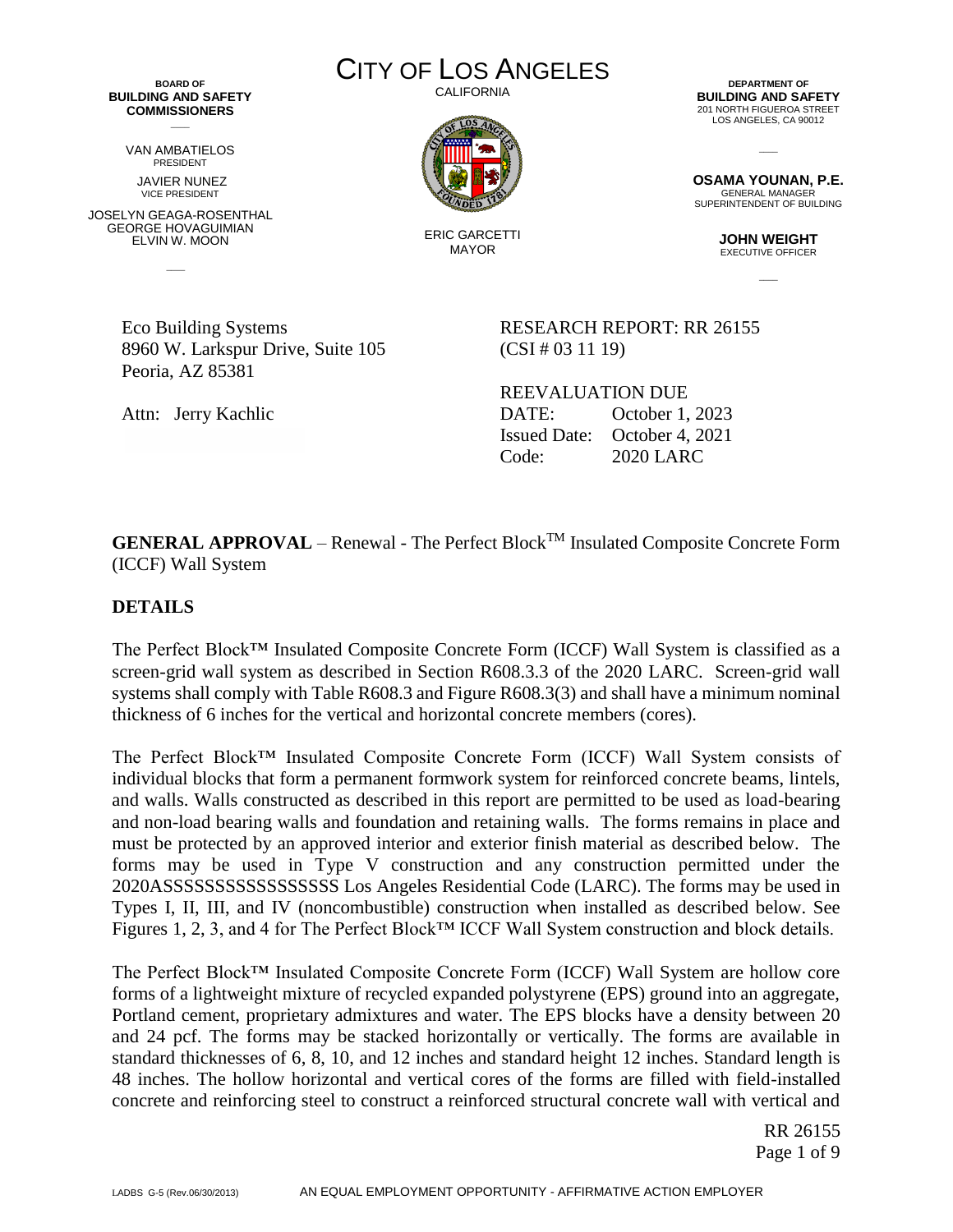Eco Building Systems Corp.

RE: The Perfect Block<sup>TM</sup> Insulated Composite Concrete Form Wall System

horizontal "post-and-beam" members. The concrete wall consists of steel reinforced vertical and horizontal members spaced 12 inches on center. The stay-in-place forms of the wall are not part of the structural element and will not contribute to the structural load carrying capacity of the finished wall.

The Perfect Block™ Insulated Composite Concrete Form (ICCF) Wall System consists of The Perfect Block™ ICCF blocks, concrete and reinforcing steel bars (rebar). Block cores shall be filled at the jobsite with normal-weight concrete having carbonate or siliceous aggregate with a 3/8-inch maximum aggregate size and an 8-inch slump. The concrete shall have 3,000 psi minimum compressive strength. The concrete must comply with Sections R404.1 and R608.5.1 of the LARC.

Reinforcement shall consist of No. 4 deformed steel reinforcement bars with a minimum yield strength of 60 ksi and No. 5 deformed steel reinforcement bars with a minimum yield strength of 60 ksi. Reinforcement must comply with Sections R404.1.3.3.7 and R608.5.2 of the 2020 LARC. Horizontal reinforcement is permitted to rest directly on the bottom of horizontal cores of the blocks.

**Design:** Insulated concrete members (cores) formed by Perfect Block composite concrete forms complying with Section R608.3.3 must be designed and constructed in accordance with Section R404.1.3 and R608, for screen-grid wall systems.

When Perfect Block insulated composite concrete forms are used to construct buildings that do not conform to the applicability limits of LARC Sections R404.1.2 and R608.2, construction must be in accordance with the Prescriptive Design of Concrete Walls (PCA 100), or the structural analysis and design of the concrete must be in accordance with ACI 318 and LABC Chapters 16, 18 and 19.

**Interior Finish:** The interior side of the forms must be covered with a thermal barrier consisting of minimum ½-inch thick regular gypsum wall board complying with ASTM C36 or ASTM C1396. The gypsum wallboard may be placed either vertically or horizontally. Other interior finish thermal barriers are acceptable, provided they are equivalent to minimum ½-inch think regular gypsum wallboard, and applied in accordance with an a current evaluation report published by a Nationally Recognized Model Code Agency.

### **Exterior Finish:**

**Above Grade.** The use of these forms shall be limited to installations provided with a weatherresistant exterior wall envelope as required by Section R703 of the 2020 LARC, justified to the satisfaction of the Department. The form wall system shall be able to distribute the out-of-plane wind loads and weight of wall coverings to the concrete cores within the forms, justified to the satisfaction of the Department.

**Below Grade.** Materials used to damp-proof below-grade walls shall be free of solvents, hydrocarbons, ketones and esters that will adversely affect the EPS foam plastic. Applicable damp proofing and waterproofing requirements are in Section R406 of the 2020 LARC.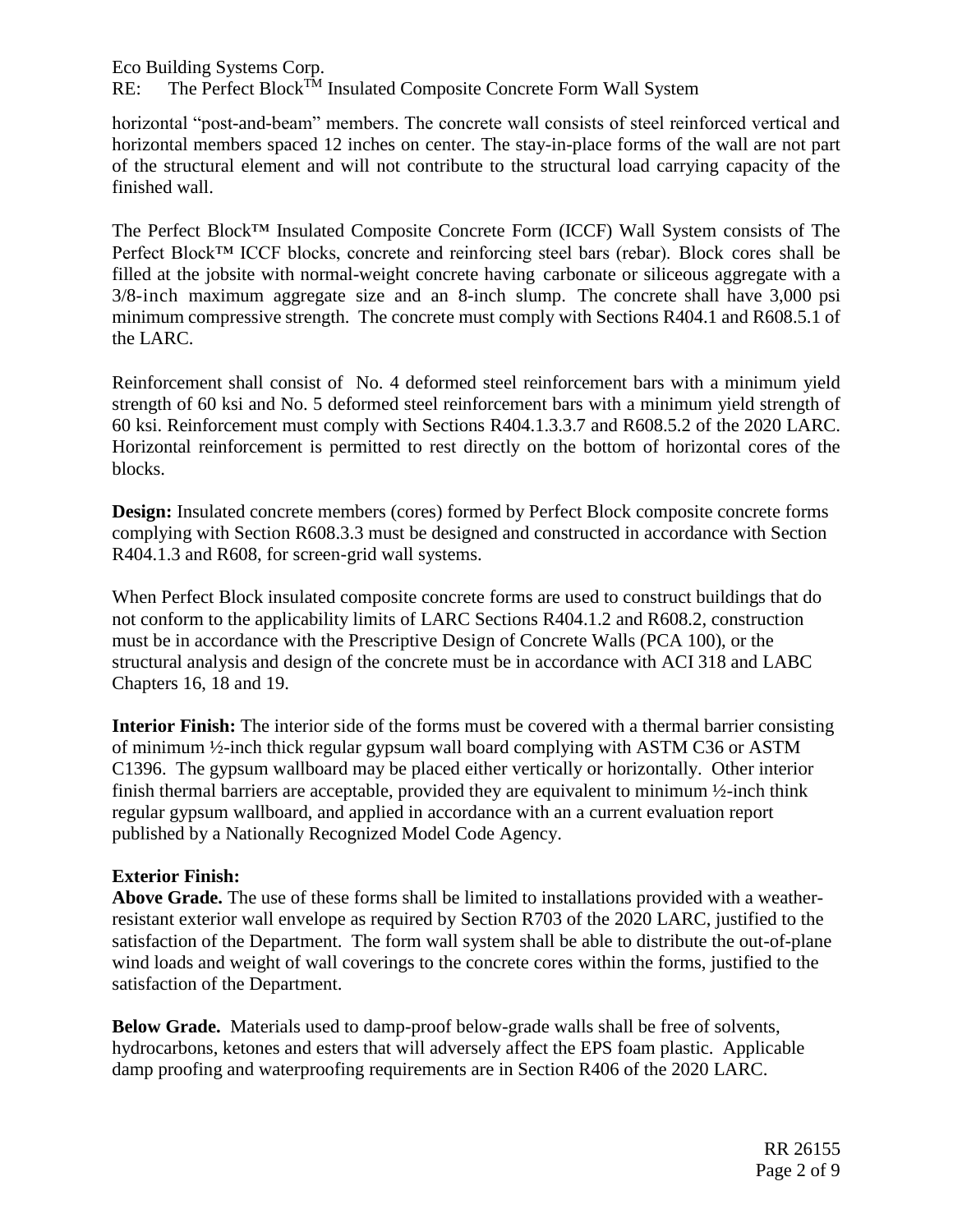Eco Building Systems Corp. RE: The Perfect Block<sup>TM</sup> Insulated Composite Concrete Form Wall System

Drainage is is required per Section R405.1 of the 2020 LARC. No backfill may be applied against the wall until the complete floor system is in place.

**Type I, II, III, and IV (Noncombustible) Construction.** The Perfect Block™ ICCF Wall System is also classified as a 4-hour fire-resistance rated, load-bearing wall when constructed in accordance with this general approval. The forms may be installed in types I, II, III, and IV (noncombustible) construction when installed as follows: The exterior side of forms shall be covered with a minimum ¾-inch thick cement plaster applied directly to the side of the forms. The interior face of the form shall be covered with a 5/8-inch thick, Type X gypsum wallboard. The gypsum wall board shall be attached to the face of the form with USG Sheetrock All-Purpose joint compound applied directly to the form face. The joints of the gypsum wallboard were taped with USG Sheetrock Brand paper joint tape and spackled with USG Sheetrock Brand joint compound.

**Installation:** Installation must be in accordance with this general approval, the manufacturer's published Technical Building Manual, and the 2020 Los Angeles Residential Code.

The wall system shall be supported on concrete footings complying with Chapter 4 of the LARC. Vertical reinforcement bars embedded into the footing must extend into the base of the wall system the minimum development length necessary for compliance with Chapter 12 of ACI 318. Vertical and horizontal reinforcement bars must have concrete protection in accordance with, and must be placed as required by, the design and the 2020 LARC.

The concrete quality, mixing and placement must comply with Sections R404.1.3.3 and R608.5.1 of the 2020 LARC, as applicable. Connections of concrete walls to footings, floors, ceilings, and roofs must be in accordance with Section 608.9. Anchor bolts used to connect wood ledgers and plates to the concrete must be cast in place with bolts sized and spaced as required by design and the 2020 LARC. Details must be prepared to accommodate the specific job, in accordance with this general approval and the 2020 LARC, subject to the approval of the Department.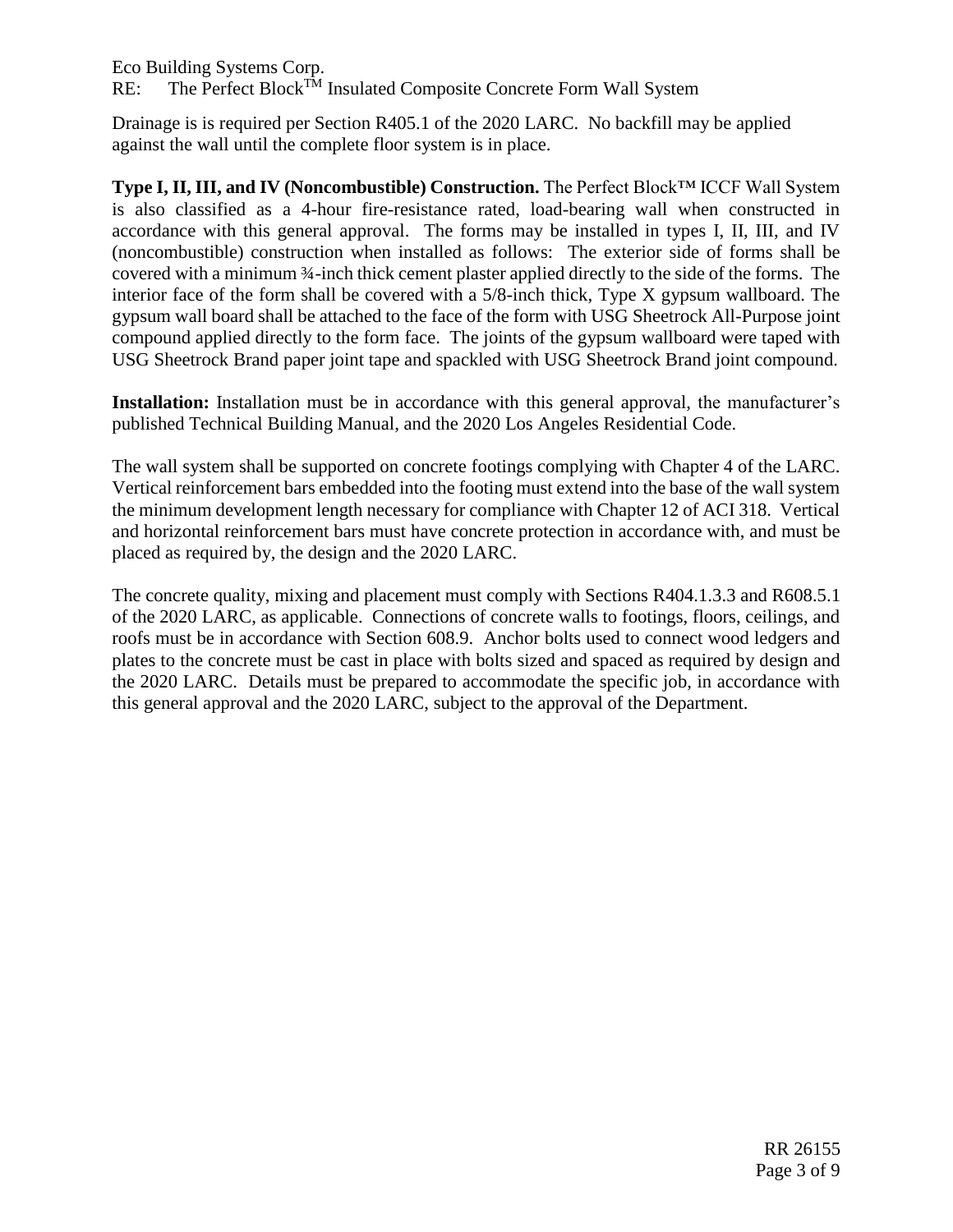Eco Building Systems Corp.

# RE: The Perfect Block<sup>TM</sup> Insulated Composite Concrete Form Wall System

#### **CONDITIONS OF USE:**

- 1. Perfect Block Insulated Composite Concrete forms shall be manufactured, identified and installed in accordance with this general approval, the manufacturer published installation instructions and the 2020 LARC.
- 2. Perfect Block insulated composite concrete forms shall be separated from the building interior as described in this general approval, except for attic and crawl spaces per Sections R316.5.3 and R316.5.4 of the 2020 LARC, respectively.
- 3. The use of Perfect Block insulated composite concrete forms shall be limited to Type V, non-fire-resistance-rated construction except as described in this general approval for Type I, II, III and IV (noncombustible) construction.
- 4. Calculations and details shall be submitted to the Department, for the review and approval by the Structural Plan Check Section for each project. All calculations and details shall be signed and sealed by a licensed design professional registered in the State of California.
- 5. Special inspection is required for placement of reinforcing steel and concrete per Sections 1704 and 1705 and Table 1705.3 of the 2020 LABC.
- 6. The maximum allowable pour rate of the forms shall be 4 feet per hour.
- 7. Concrete must fill all voids of The Perfect Block™ ICCF Wall Systems forms. Concrete can be placed in lifts in compliance with manufacturer's installation instructions.
- 8. Wood members in contact with concrete for plates of window and door framing shall be treated with an approved wood preservative in accordance with the LARC and shall be attached with hot-dipped galvanized steel fasteners complying with Section R317.3 of the 2020 LARC as applicable.
- 9. Perfect Block insulated composite concrete forms shall be identified with a label on the packaging specifying the product name, manufacturer (Eco Building Systems, Inc.), address and date of manufacturing and Los Angeles Research Report Number, LARR 26155.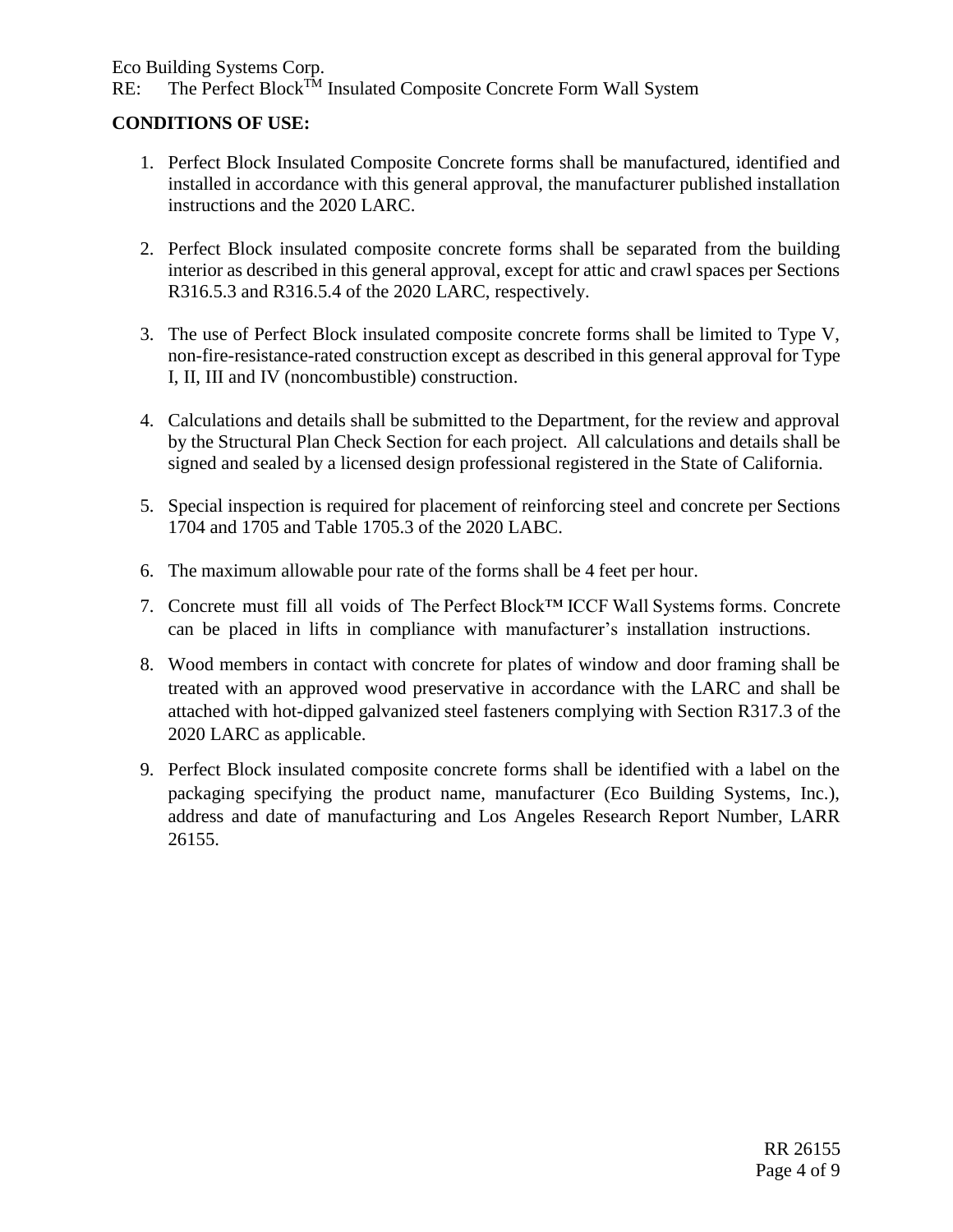## **DISCUSSION**

The report is in compliance with the 2020 Los Angeles Residential Code.

The approval is based on test data on file with the Engineering Research Section.

Addressee to whom this Research Report is issued is responsible for providing copies of it, complete with any attachments indicated, to architects, engineers and builders using items approved herein in design or construction which must be approved by Department of Building and Safety Engineers and Inspectors.

This general approval of an equivalent alternate to the Code is only valid where an engineer and/or inspector of this Department has determined that all conditions of this Approval have been met in the project in which it is to be used.

\_\_\_\_\_\_\_\_\_\_\_\_\_\_\_\_\_\_\_\_\_\_\_\_\_\_\_ QUAN NGHIEM, Chief Engineering Research Section 201 N. Figueroa St., Room 880 Los Angeles, CA 90012 Phone - 213-202-9812 Email- quan.nghiem@lacity.org

QN RR 26155 TLB2100127 R<sub>10</sub>/05/2021 R608.4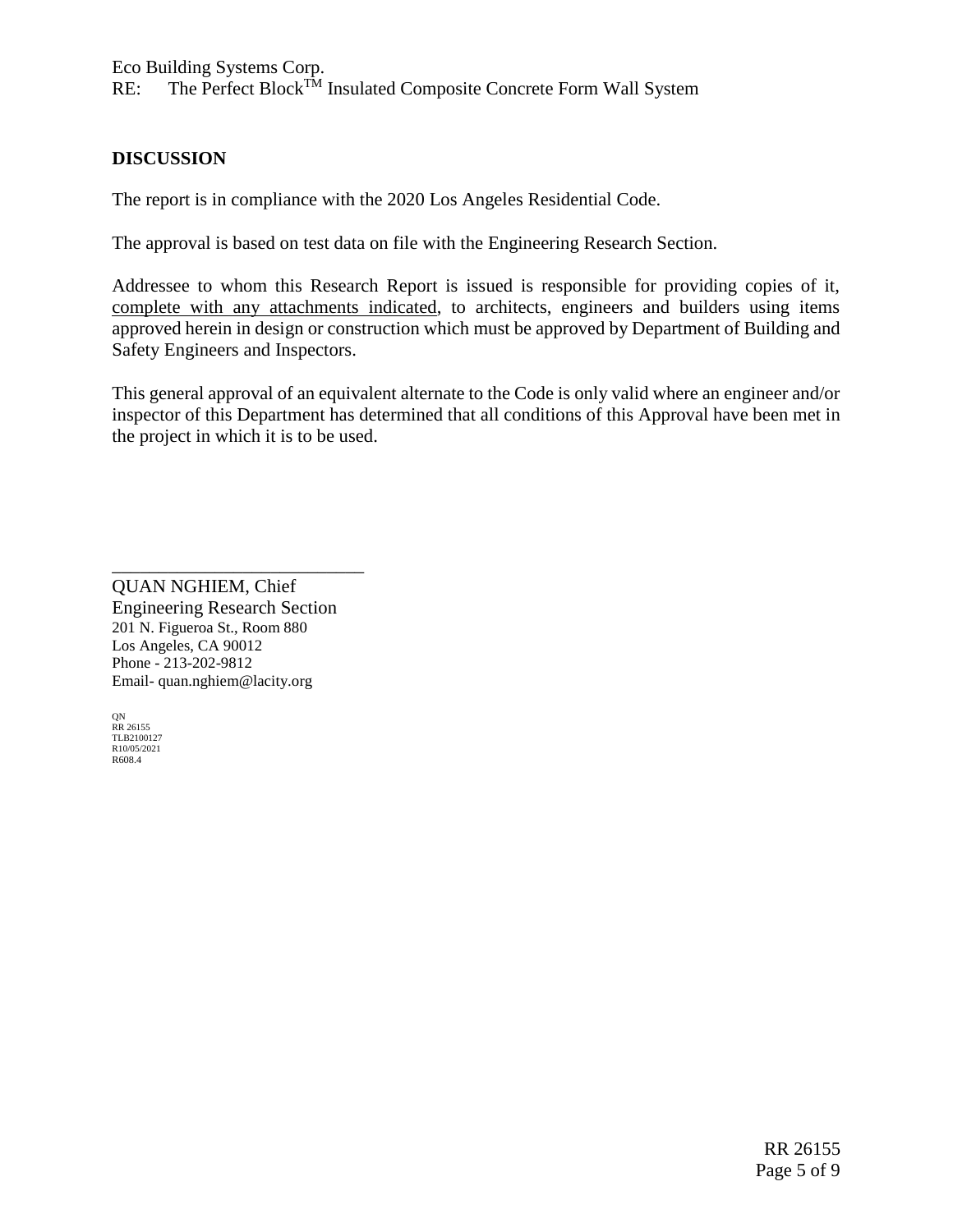

RR 26155 Page 6 of 9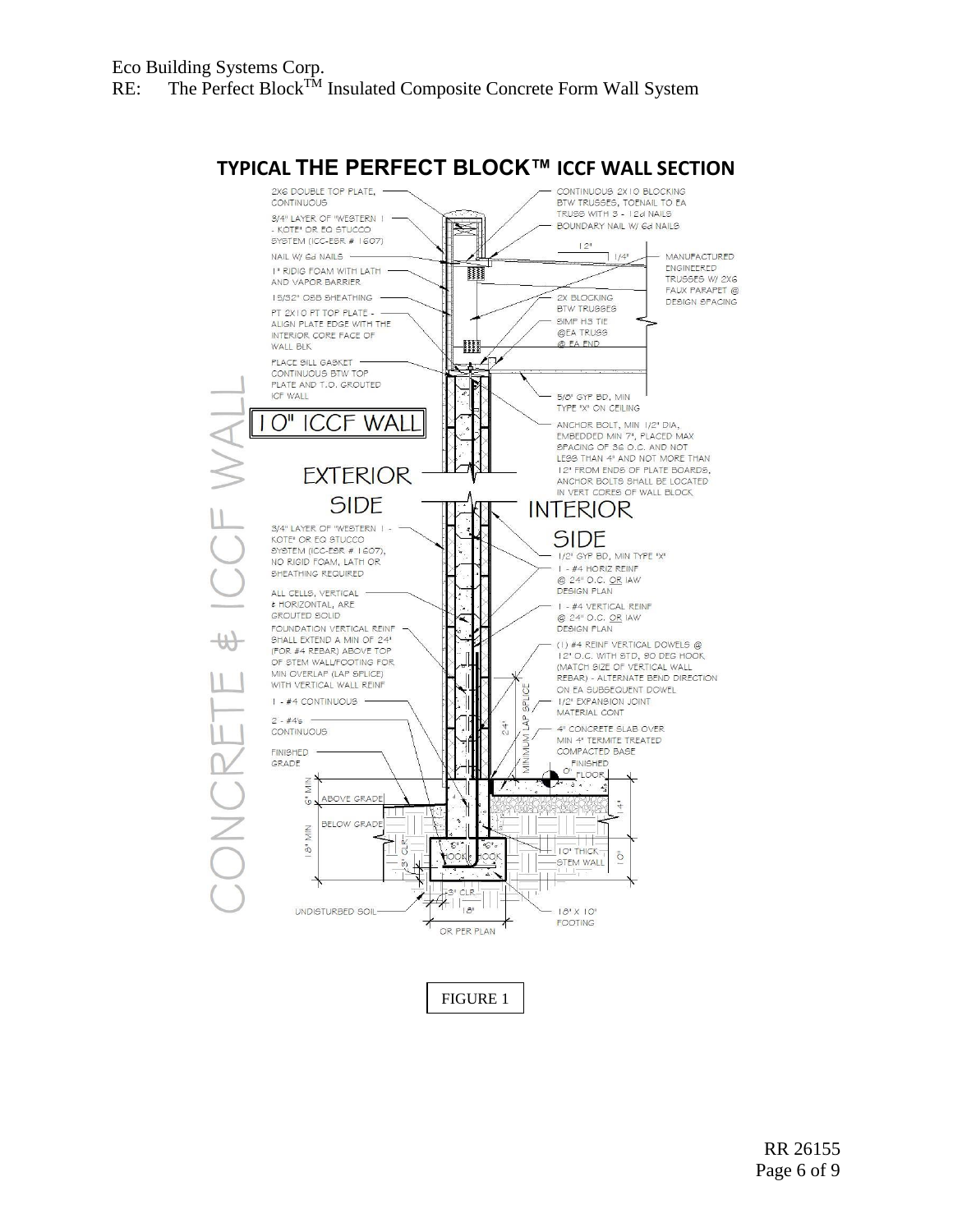# **TYPICAL THE PERFECT BLOCK™ STEEL REINFORCEMENT PLACEMENT IN FOOTING STEM WALL @ 24" O.C.**



FIGURE 2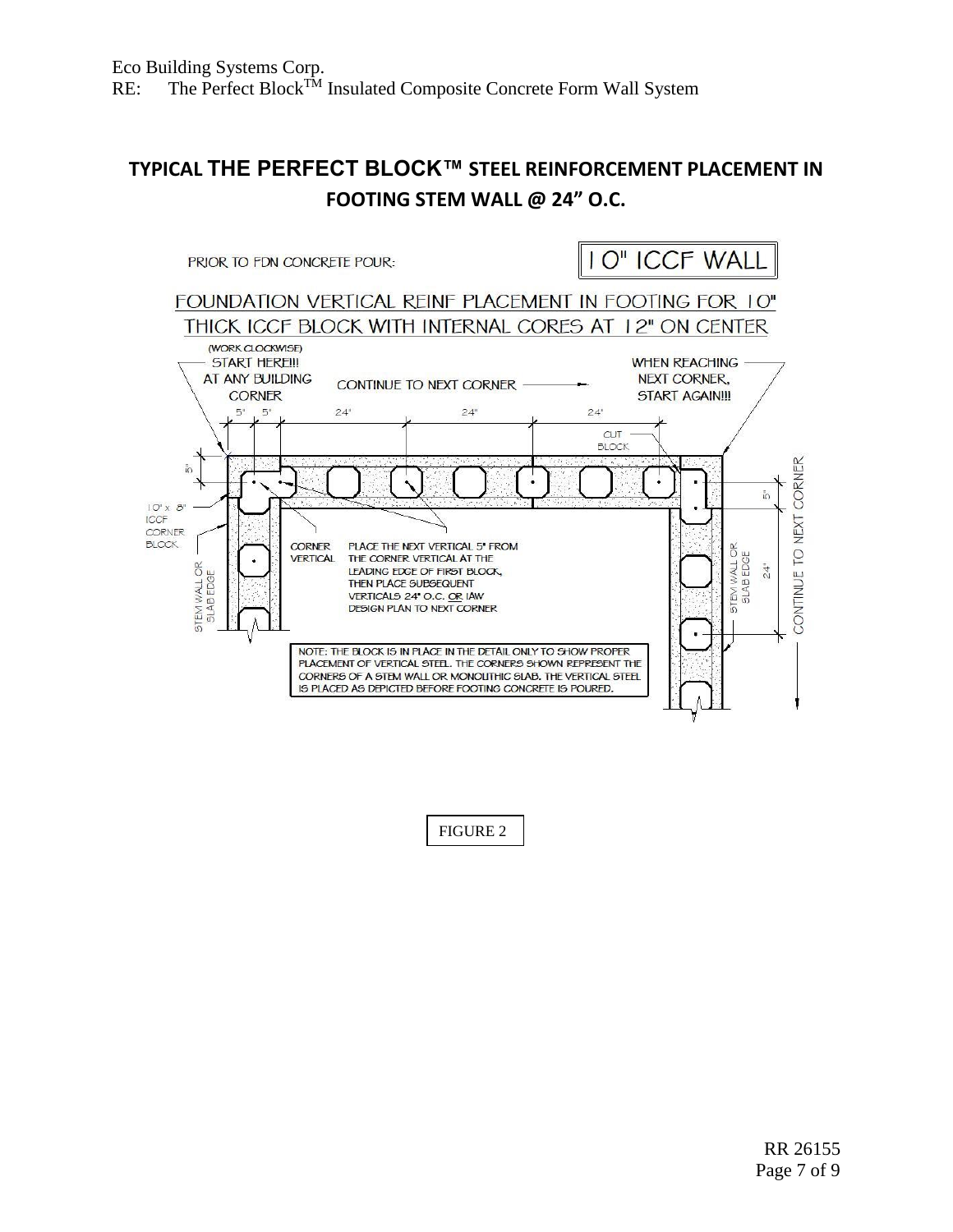